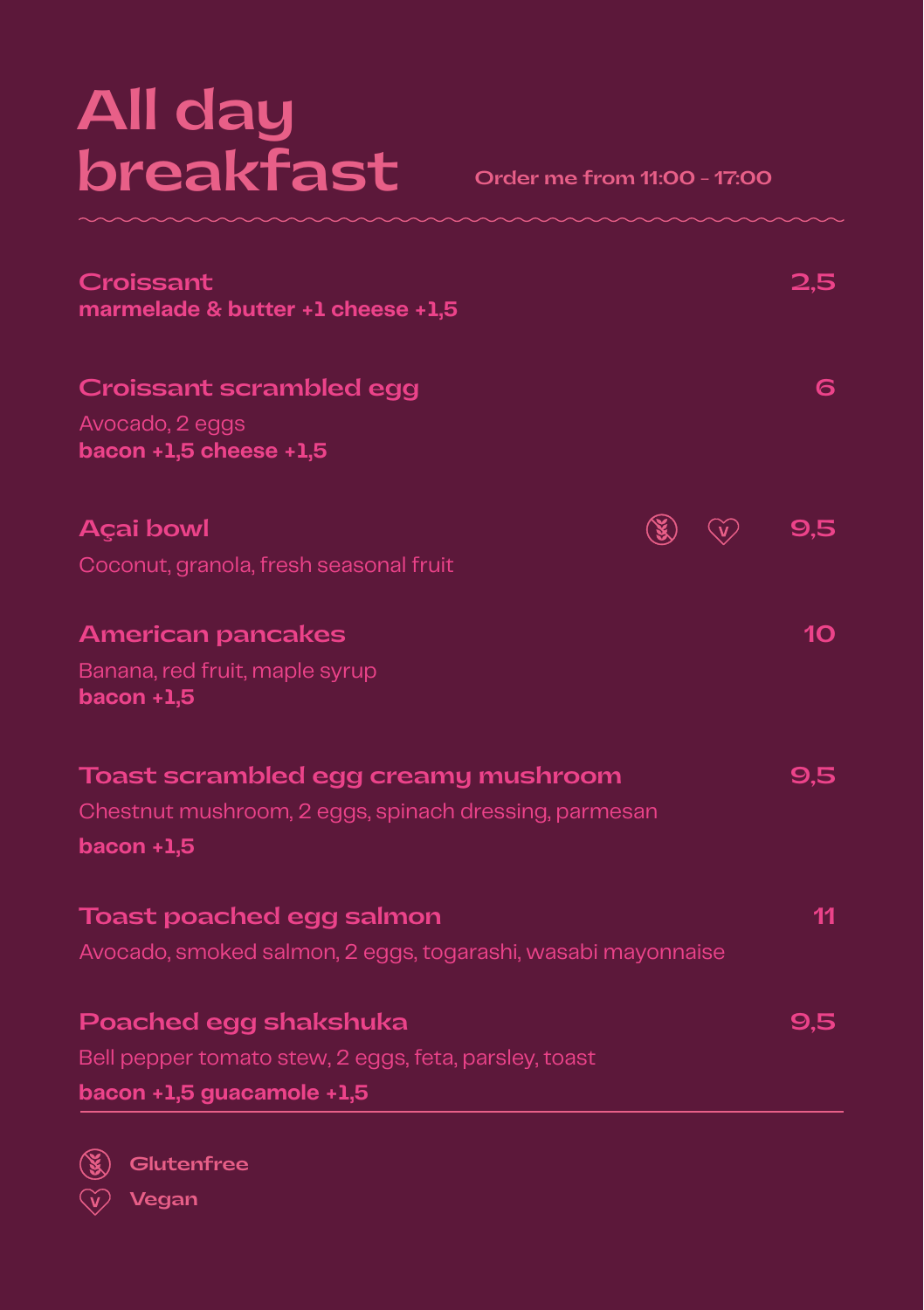### **Coffee, tea & juices**

**We serve our coffee from the coffee roasters around the corner, Lot 61.** 

### **COFFEE**

| <b>Espresso</b>            |     |
|----------------------------|-----|
|                            | 2,6 |
| Dubble espresso            | 3,7 |
| <b>Espresso macchiato</b>  | 2,7 |
| Cappuccino                 | 2,9 |
| <b>Flat white</b>          | 3,8 |
| Latte                      | з   |
| Latte macchiato            | 3,1 |
| Cortado                    | 2.7 |
| <b>Extra shot espresso</b> | 1,3 |
| Oatly oatmilk              | 0,5 |
| Alpro coconutmilk          | 0,5 |
| Hot cocoa                  | 2,8 |
| <b>Whipped cream</b>       | 0,5 |

HENDRIX

#### **TEA**

| <b>Tea Cultures</b>             |     |
|---------------------------------|-----|
| Japan Green Sencha, Earl Grey,  |     |
| South African Rooibos, Verveine |     |
| <b>Ginger tea</b>               | 3   |
| Mint tea                        | 3   |
| <b>Ginger &amp; mint tea</b>    | 3.3 |

### **JUICES & SHAKES**

| <b>Fresh OJ</b>            | 4,5 |
|----------------------------|-----|
| Detox delight              | 5,5 |
| Carrot, apple, ginger      |     |
| <b>Strawberry swing</b>    | 5,5 |
| Strawberry, banana, orange |     |
| <b>Açai smoothie</b>       | 6.5 |
| Banana, açai, coconutmilk  |     |
| <b>Ginger shot</b>         | 3   |
| <b>Orange booster</b>      | 5   |
| Mint, ginger, orange, lime |     |

hendrix\_amsterdam www.hendrix.nu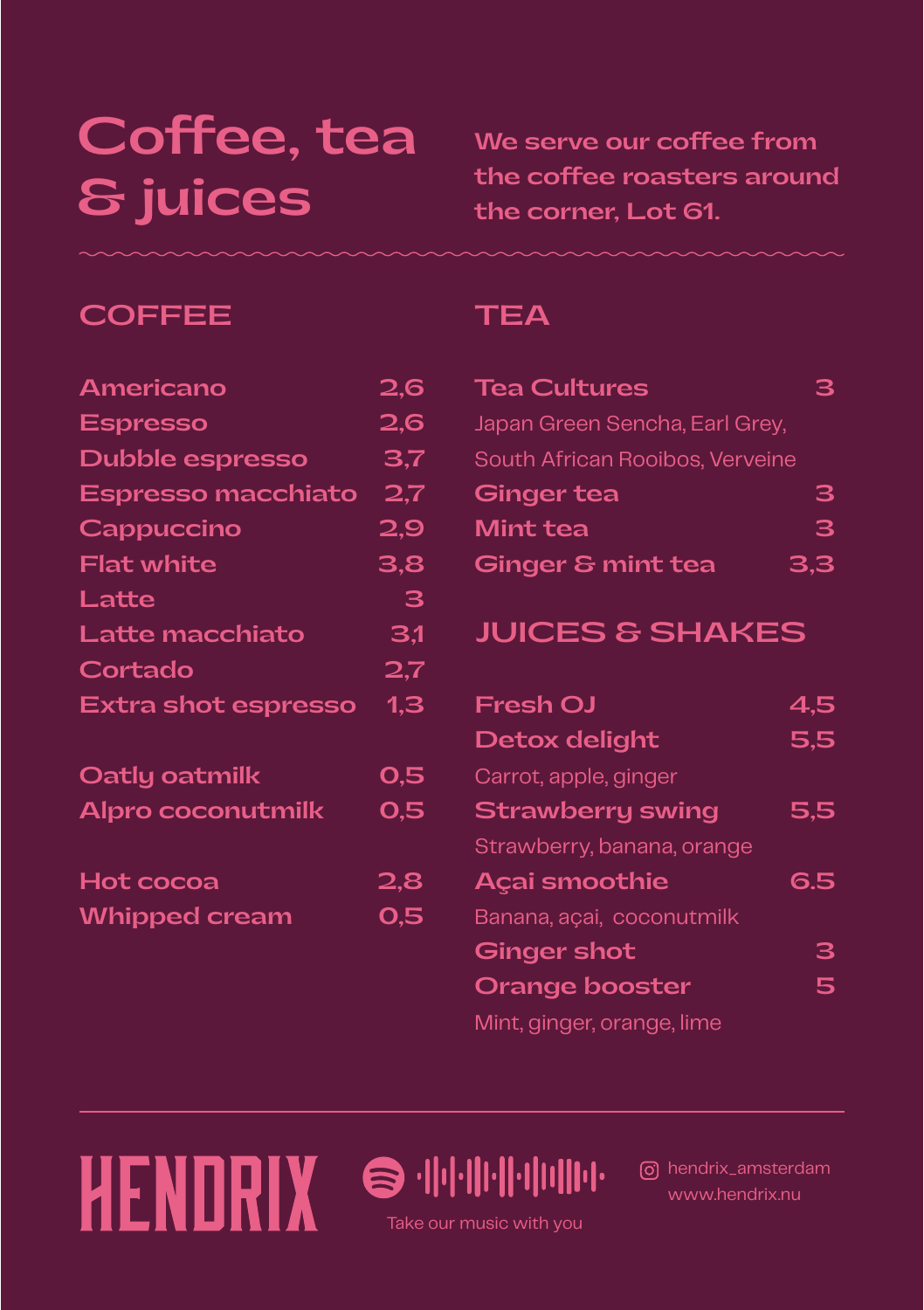**Lunch Order me 11:00 - 17:00**

**Fresh fries 5**

**Sweet of the day ...**

**Sweet potato fries 6**

**Seasonal veggies 5**

| <b>Chicken avo sandwich</b><br>10 <sup>°</sup><br>Truffle mayonnaise, parmesan, little gem, chiliflakes,<br>sourdough bread                                                     | <b>Hendrix burger</b><br>13<br>Lindenhoff beef, bbq sauce, little gem, cucumber pickle,<br>brioche bun<br>bacon +1,5, cheddar +0,5 |
|---------------------------------------------------------------------------------------------------------------------------------------------------------------------------------|------------------------------------------------------------------------------------------------------------------------------------|
| $\bigcirc$<br><b>Grilled veggie sandwich</b><br>$\boldsymbol{9}$<br>Grilled zucchini and bell peper, smoked sweet potato,<br>parsley, hazelnut, sourdough bread<br>$feta + 1,5$ | $\mathbb{G}$<br>13<br>Hendrix vegan burger<br>Future Farm burger, kimchi, okonomiyaki sauce, little<br>gem, vegan mayo             |
| 11,5<br><b>Pita spicy rendang</b><br>Red cabbage and cucumber pickle, mayo, little gem                                                                                          | <b>Something sweet</b>                                                                                                             |
| 6,5<br><b>Pan grilled cheese</b><br>Sourdough bread, cheese<br>pico de gallo (tomato salsa) +0,5                                                                                | $\boldsymbol{4}$<br><b>Cinnamon Bun</b>                                                                                            |
| kimchi +1<br>$ham + 0,5$                                                                                                                                                        | $\overline{\mathbf{4}}$<br><b>Banana cake</b><br>Pomegranate                                                                       |
| <b>Indian spicy dahl soup</b><br>6.5<br>Red lentil, curry, coconutmilk, coriander, toast                                                                                        | <b>Strawberry brownie</b><br>5,5<br>$\mathbb{G}$<br>Powdered sugar                                                                 |
|                                                                                                                                                                                 | 5,5<br><b>Appelpie</b>                                                                                                             |

Mayo

**Sides**

ask our staff

whipped cream +0,5

Mayo

Zucchini, bell pepper

| Hendrix special: Een Brammetje              | 11,5 |
|---------------------------------------------|------|
| Pan grilled cheese & Indian spicy dahl soup |      |

| Creamy mushroom salad                                                          | 13.5 |
|--------------------------------------------------------------------------------|------|
| Chestnut mushroom, burratacream, pearled barley,<br>spinach dressing, hazelnut |      |
| Spicy rendang and chips<br>Fresh fries, mayo                                   |      |

**Korean fried chicken bun 10,5** Gochujang, coriander, sesame, brioche bun

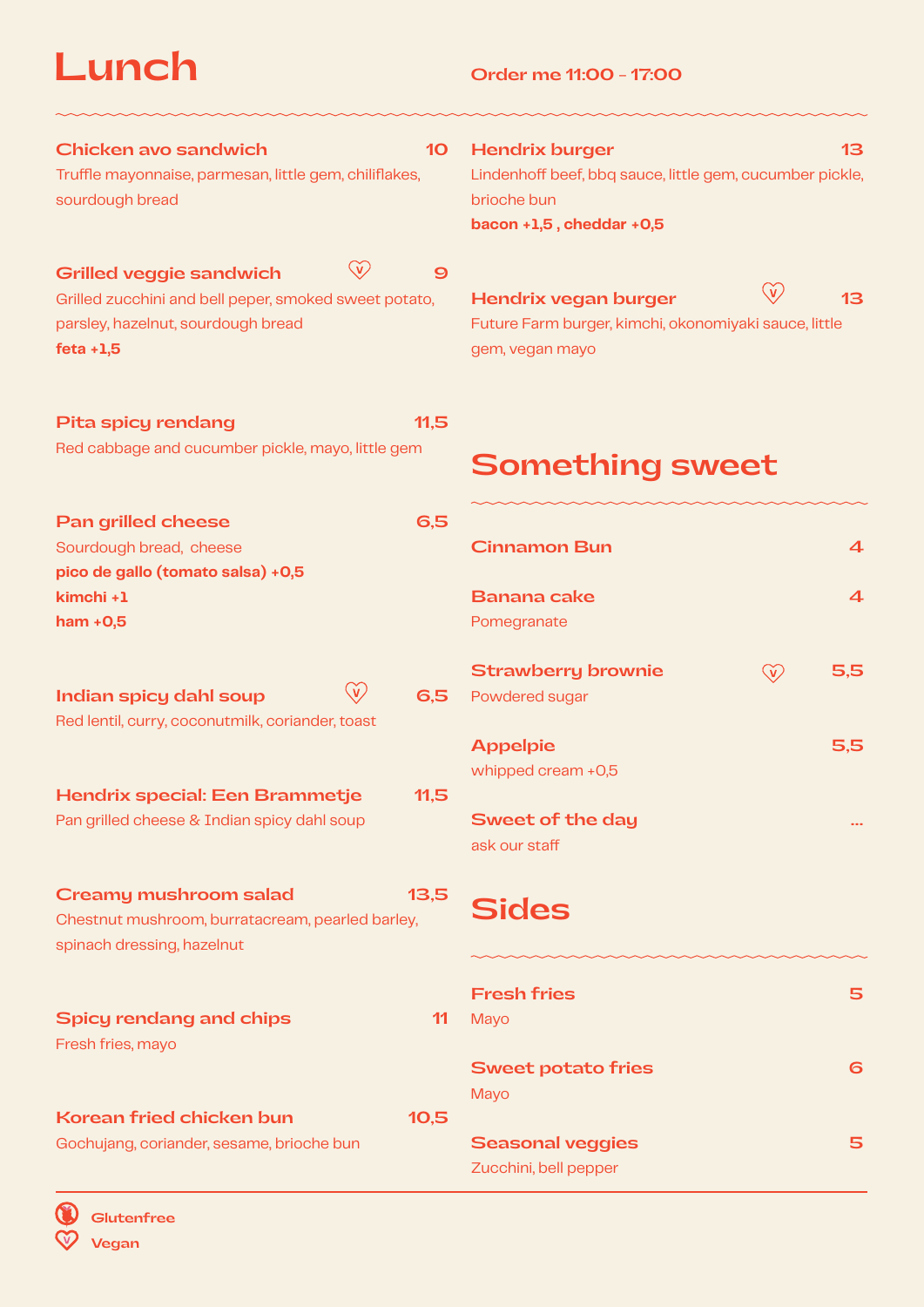**Snacks**

| Spicy rendang and chips<br>Fresh fries, mayo                                                                                  | 11                | <b>Cheesesticks</b><br>8 pieces, chili sauce         | 8   |
|-------------------------------------------------------------------------------------------------------------------------------|-------------------|------------------------------------------------------|-----|
| $\mathbb{X}$<br>Quesadilla's<br>Corn tortilla. cheddar, tomatosalsa, homemade sweet<br>chili sauce, guacamole<br>Chicken +3,5 | $12 \overline{)}$ | Oma Bob's bitterballs<br>8 pieces, musterd           | 7,5 |
| $\mathbb{X}$<br>Nacho's<br>Corn tortilla chips, cheddar, tomatosalsa,, homemade                                               | 11                | <b>Rendang groquettes</b><br>6 pieces, sriracha mayo | 8   |
| sweet chili sauce, guacamole, sour cream<br>Chicken +3,5                                                                      |                   | Shrimp tempura<br>6 pieces, tentsuyu                 | 8,5 |
| <b>Korean fried chicken</b><br>6 pieces, gochujang, coriander, sesame                                                         | 8,5               | <b>Springrolls</b><br>8 pieces, chili saus           | 7   |

Shrimp tempura, rendang croquettes, korean fried chicken, springrolls  **Snack Mix 18,5**

# **Welcome at Hendrix**

**Your favorite livingroom hang-out in West.**

Take a seat, relax, and get something nice, you deserve it.





www.hendrix.nu hendrix\_amsterdam